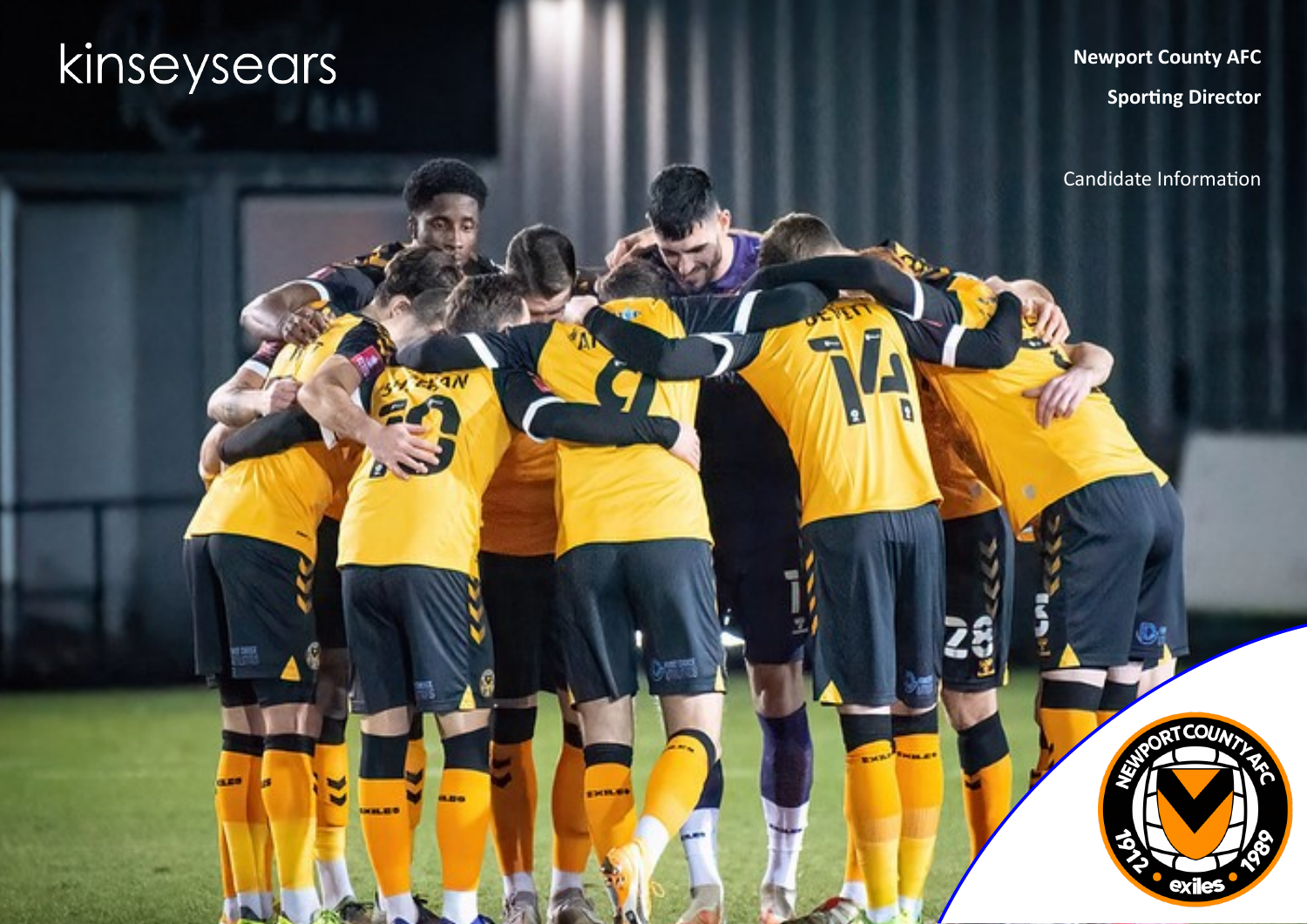#### **Overview**

Newport County AFC is an ambitious football club based in South Wales which competes in League Two, the fourth tier of the English football league system. The Club is owned by the Newport County AFC supporters Trust. The Club is seeking to appoint their first Sporting Director who will be charged with delivery of the performance strategy that will help fulfil the Club's on and off-field objectives.

The Sporting Director will work alongside the Club's Directors and Management to develop a robust recruitment, development and retention strategy and they will be responsible for overseeing the delivery and monitoring & evaluation of the overall Football Strategy for the Club including setting and attaining performance objectives and budgeting.

The Sporting Director's priorities will be:

- Short Term the recruitment and retention of the first team playing squad for the 2021/22 season in conjunction with the Manager with a focus on maximising the reach and effectiveness of the playing budget. Strategic partnerships with clubs at all levels of the pyramid, both above and below our current status.
- Medium Term Focusing on the Academy and Development squad.
- Longer Term Potential to broaden responsibilities and include sports science and medicine, analysis and football operations.

The role of Sporting Director is also designed to enable a strong connection between the professional footballing side of the Club and the rest of the organisation as both are dependent on the other to help drive the organisation as a whole.

This is an excellent opportunity for the appointed candidate to take ownership and accountability in this key position, develop the role and scope of the Sporting Director and demonstrate where they can add value to both the Club's on-field and wider objectives.

The Club is looking for a high-quality individual who is a strong believer in team culture and has the ability to empower and support others to achieve their objectives. Credibility within the game is key, as is a calm and professional approach at all times and the ability to unite and work collaboratively, especially when under pressure. The Sporting Director will require strong management expertise and the ability to lead, motivate and challenge a multi-disciplinary team in order to become a highly efficient high-performance unit.

The Sporting Director we seek will have ability to be strategic in terms of the overall plan for Newport County AFC combined with the ability to communicate the plan effectively so the team can understand and deliver the required objectives at an operational level.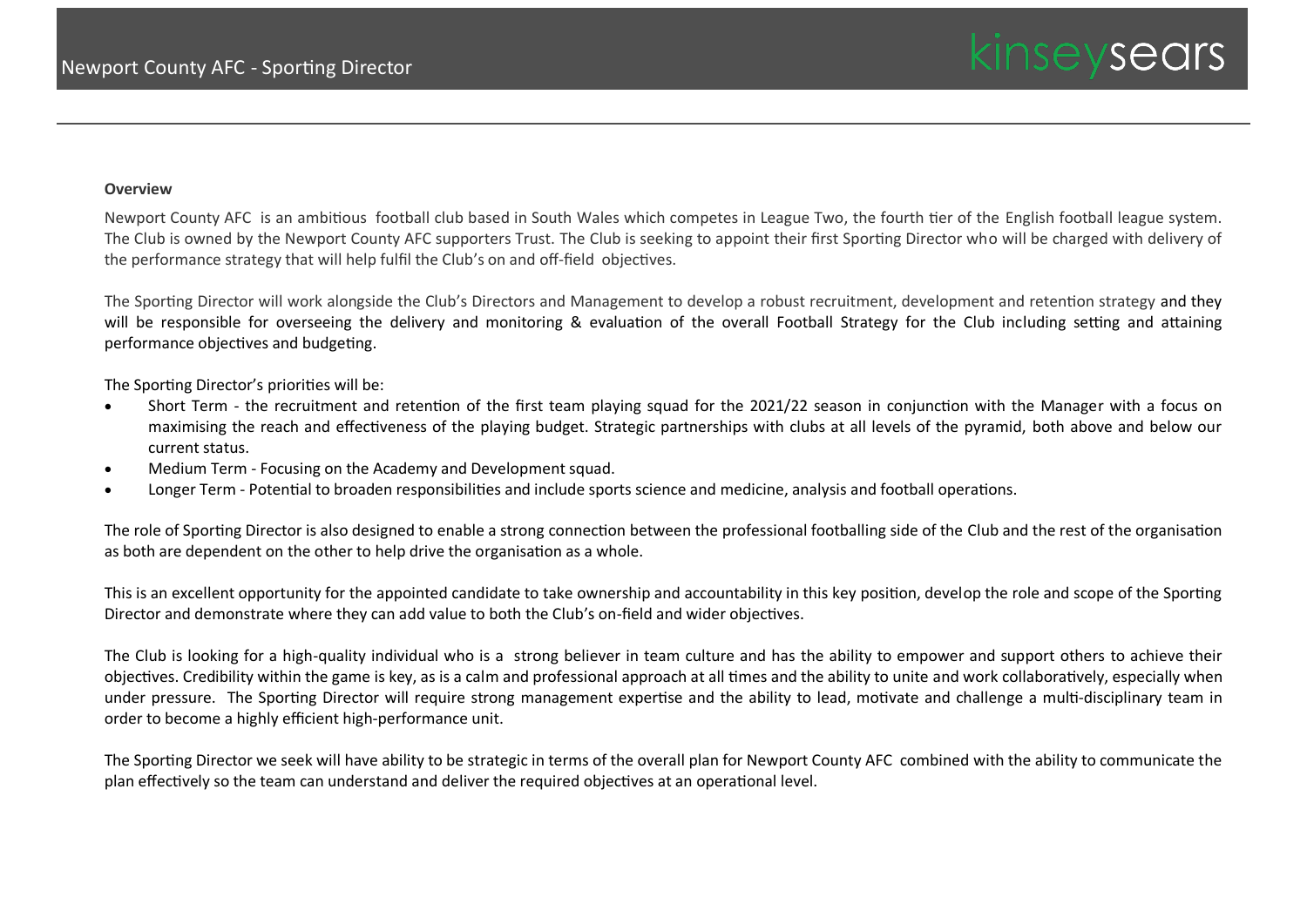**Edgbaston Stadium Newport County AFC Sporting Director**

Job Description

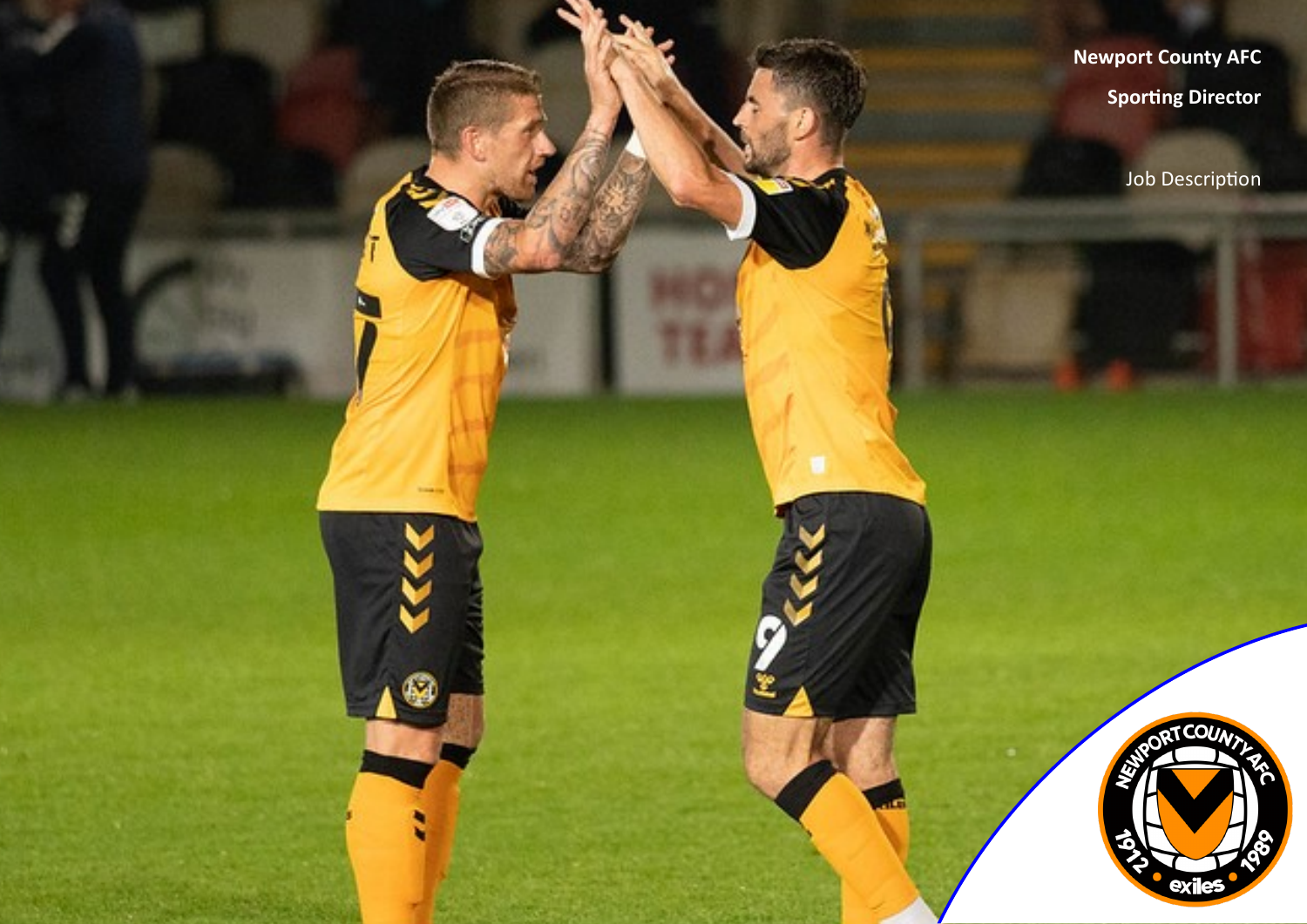

**Job Title:** Sporting Director.

**Department:** Football Department.

**Reporting To:** Board of Directors.

**Key Contacts:** Chairman, Directors, General Manager, First Team Manager, Academy Manager.

**Location:** Rodney Parade Stadium, Rodney Road, Newport. NP19 0UU. Extensive travel will also be required.

**Length of Contract:** Initial three year contract

**Remuneration:** Competitive and bonus structure.

## **Hours:**

Such hours as necessary to fulfil the duties with an anticipated 37.5 hours a week with an expectation to work regular weekends and within unsocial hours as required. Annual leave is normally restricted within key working dates.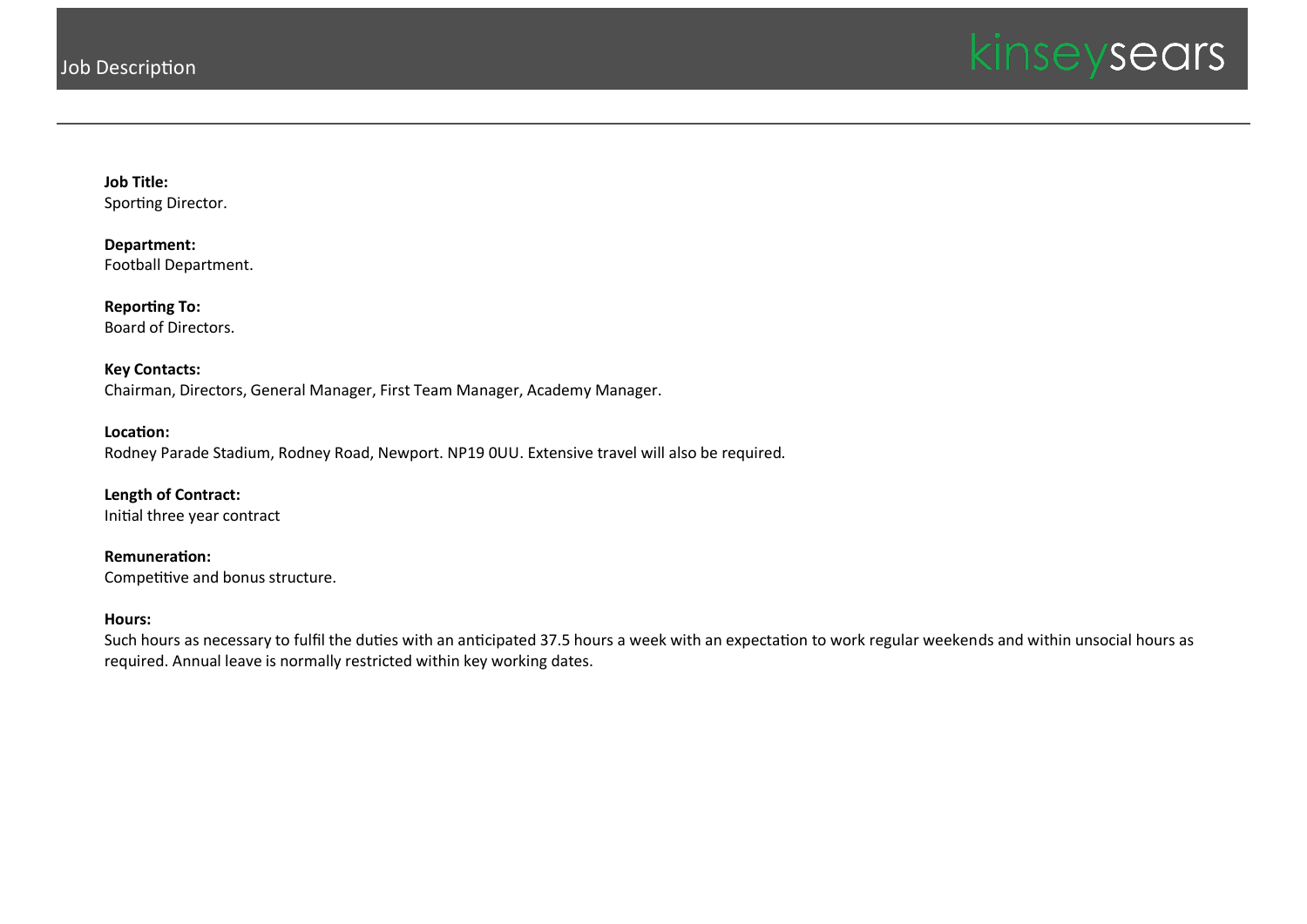

## **Purpose of the Role**

The successful candidate will work closely with the Board of Directors and the Club's Senior members of staff to operate as the catalyst between the Club's footballing department and the Board of Directors.

The initial priorities are:

- Retention and recruitment of the First Team squad for the 2021/22 season
- Establishing the bridge between the Academy and First Team with the initiation of the Development Squad
- Developing productive relationships with Clubs at all levels—above and below in the Football League system

The individual will be responsible for a range of footballing related operations centred around protecting and developing the Club's First Team while establishing and developing a clear pathway throughout the Club's structure, from the academy to the development squad and into the First Team.

With the support of the Club's existing footballing and administrative staff, the successful candidate will be tasked with achieving objectives across recruitment, player development and asset management.

In achieving these objectives, the individual will be pivotal to managing the clubs medium and long-term goals while protecting against reactive short-term measures.

In essence, the role of Sporting Director will be vital to the Club's on-field and off-field progression in the development of a structured approach to fulfilling the Club's longer term footballing objectives.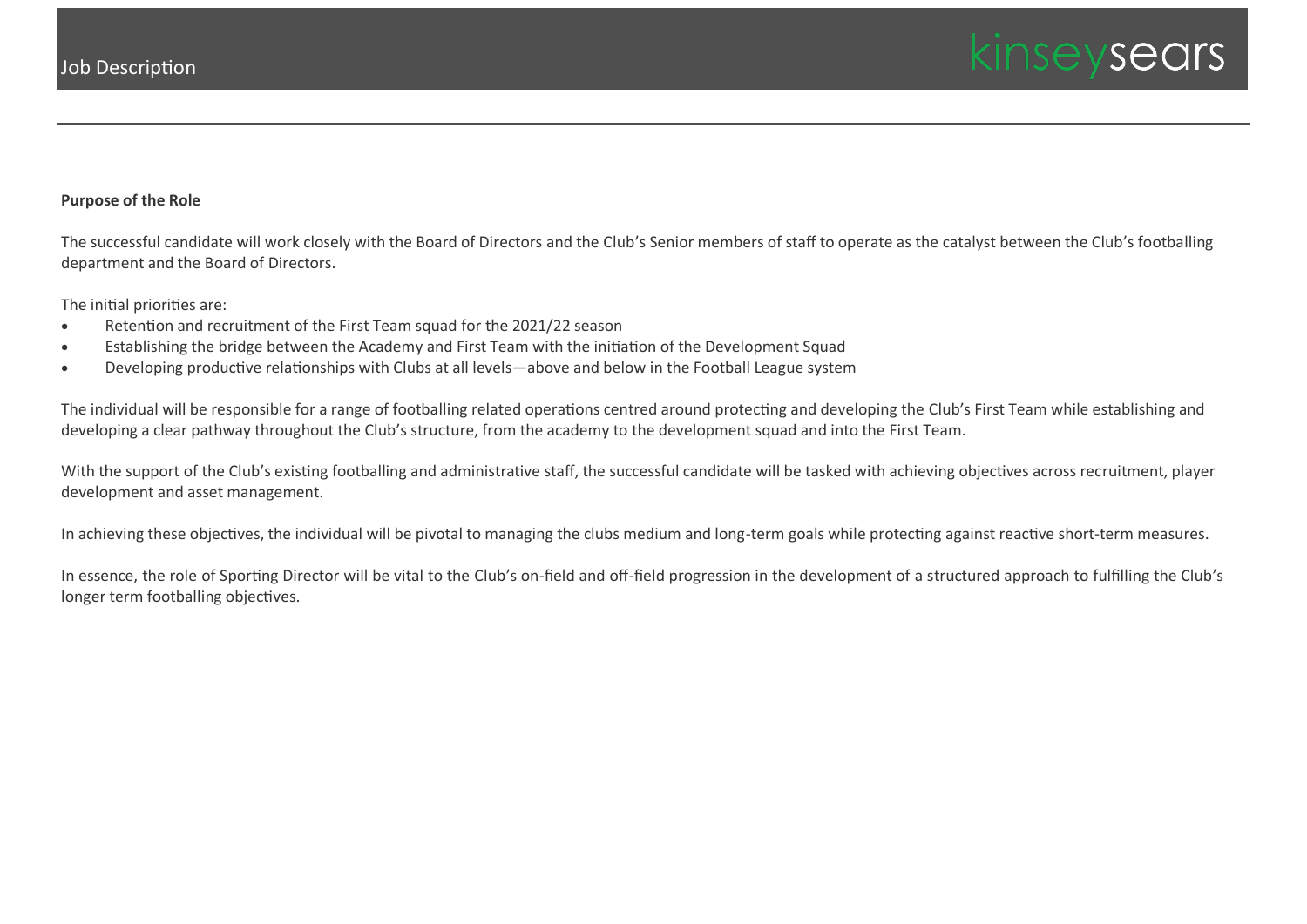## **Key Roles & Responsibilities**

**1. Scouting** The individual will be expected to report on emerging local talent, and its potential availability to the club. He/she will be encouraged to develop both a scouting network in Wales and England.

**2. Player Identification** The manager will have a plan for the development of the squad and targets that he sees as fulfilling their plans, however those plans are constantly in need of development and it is crucial that the Club identifies players that can fulfil those plans and add to the value of the squad. The individual will ensure that targets are monitored and if they become unavailable that appropriate options are available for consideration by the manager.

**3. Contract Negotiation** With the impact of COVID-19 it is crucial that continued focus is placed upon achieving cost-effective new player recruitment and extension of existing player contracts, so ability to deal effectively with agents and players to achieve this is crucial. The individual will be expected to work closely with the Manager and the Board to achieve successful and cost-effective contracts, all managed within an agreed budget and over-arching recruitment policy.

**4. Contract Management** The balance between stability of the squad and renewal/development of the squad from season to season is also crucial, as part of the financial planning within the club we will set out the balance we would like to see in 1- and 2-year deals, as well as loans in and out. The individual will be expected to work closely with both the Board and the Manager to achieve the planned contract balance, as well as ensuring that the loan market is used effectively to mitigate costs.

**5. Playing Asset Protection** Identification and development of playing assets is crucial to the progress of the club, we need to ensure that every effort is made to protect the club's interests and maximise the value that the club receives for the development of those assets.

**6. Player Pathway** The development of players from Academy prospects to First Team squad players, as well as scouted players, we believe can be achieved by the creation of a Development squad. The role will be responsible for facilitating the transition of players through that pathway

**7. Club Relationships** Building upon existing and creating new relationships with other clubs both in leagues above and below will be essential to achieving the objectives of this role. The Sporting Director will also be responsible for developing and maintaining excellent relationships with other key stakeholders including the Football Association of Wales.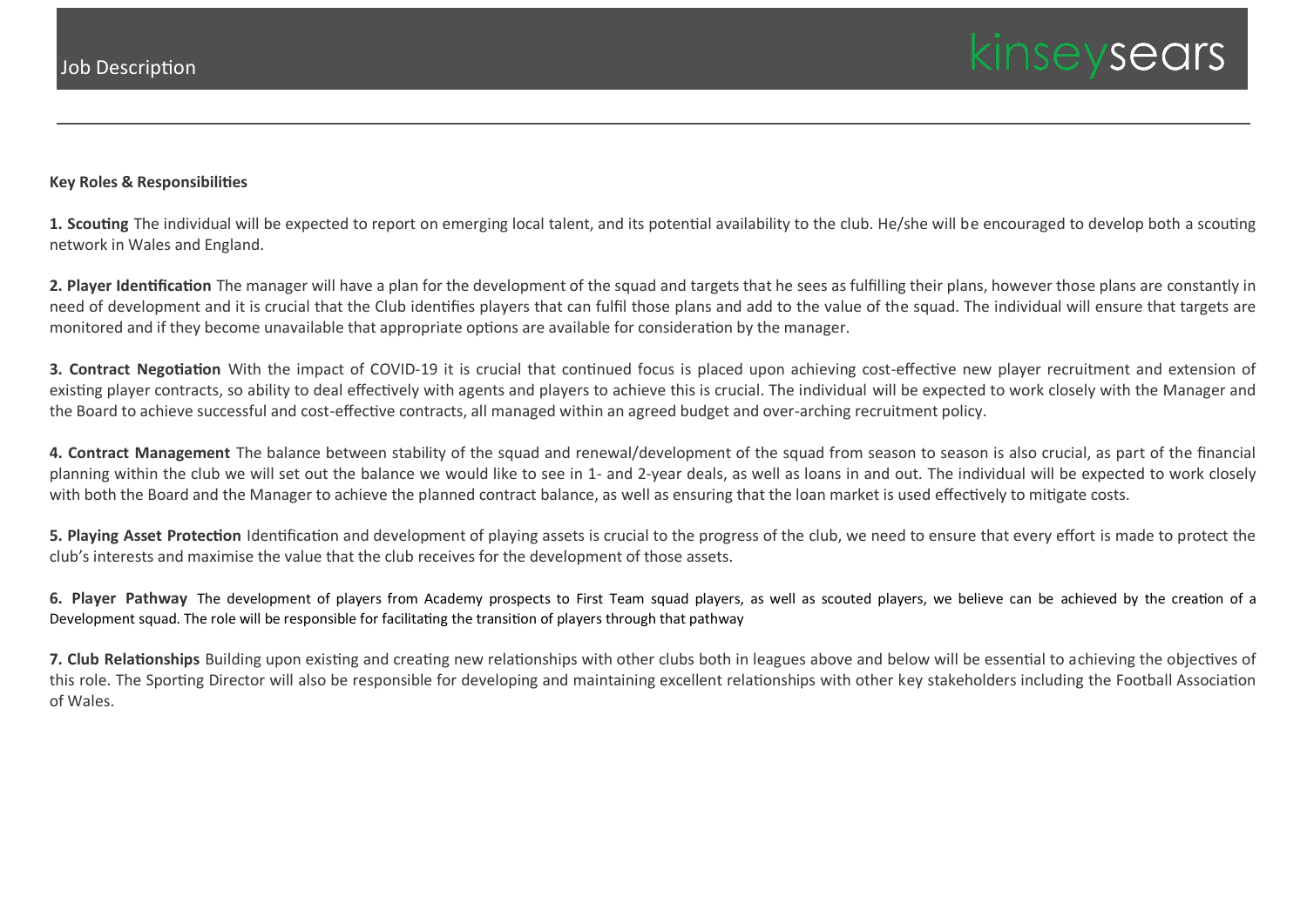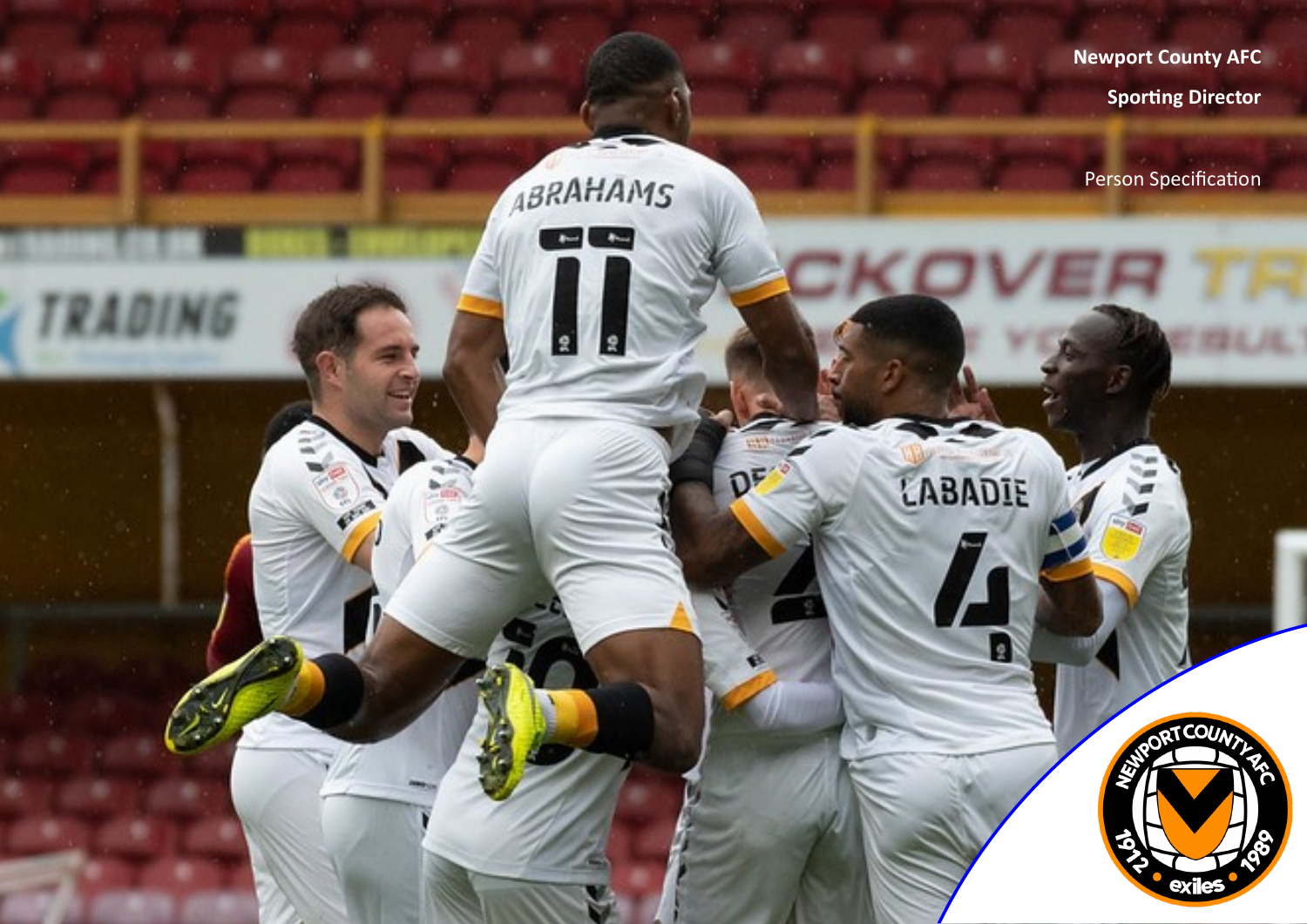# Person Specification



| <b>Experience</b>             |                                                                                   | Essential | <b>Desirable</b> |
|-------------------------------|-----------------------------------------------------------------------------------|-----------|------------------|
| 1                             | Experience of working within a Professional Football Club.                        | $\ast$    |                  |
| 2                             | Experience of player identification and recruitment                               | $\ast$    |                  |
| <b>Skills &amp; Knowledge</b> |                                                                                   |           |                  |
| 4                             | A strong team player that actively co-operates and communicates with others.      | $\ast$    |                  |
| 5                             | Ability to understand and adapt to the culture of the Football Club.              |           |                  |
| 6                             | Good time management skills and able to focus on multiple projects simultaneously | $\ast$    |                  |
| 7                             | Expansive network of football players and organisations.                          |           | $\ast$           |
| 8                             | Ability to effectively manage budgets.                                            | $\ast$    |                  |
| 9                             | Knowledge of Player Contract Negotiation.                                         |           | $\ast$           |
| 10                            | Knowledge of a CAT 3 Academy.                                                     |           | $\ast$           |
| 11                            | Knowledge of player recruitment and development.                                  | $\ast$    |                  |
| 12                            | Knowledge of elite sporting environment.                                          |           | $\ast$           |
| 13                            | Ability to be accountable for delivering results against set objectives.          | $\ast$    |                  |
| <b>Personal Qualities</b>     |                                                                                   |           |                  |
| 13                            | High Degree of personal drive and motivation.                                     | $\ast$    |                  |
| 14                            | Proactive and hardworking nature.                                                 | $\ast$    |                  |
| 15                            | A strong communicator.                                                            | $\ast$    |                  |
| 16                            | A quick learner with the drive for personal development.                          | $\ast$    |                  |
| 17                            | Self-disciplined individual driven to achieve results.                            | $\ast$    |                  |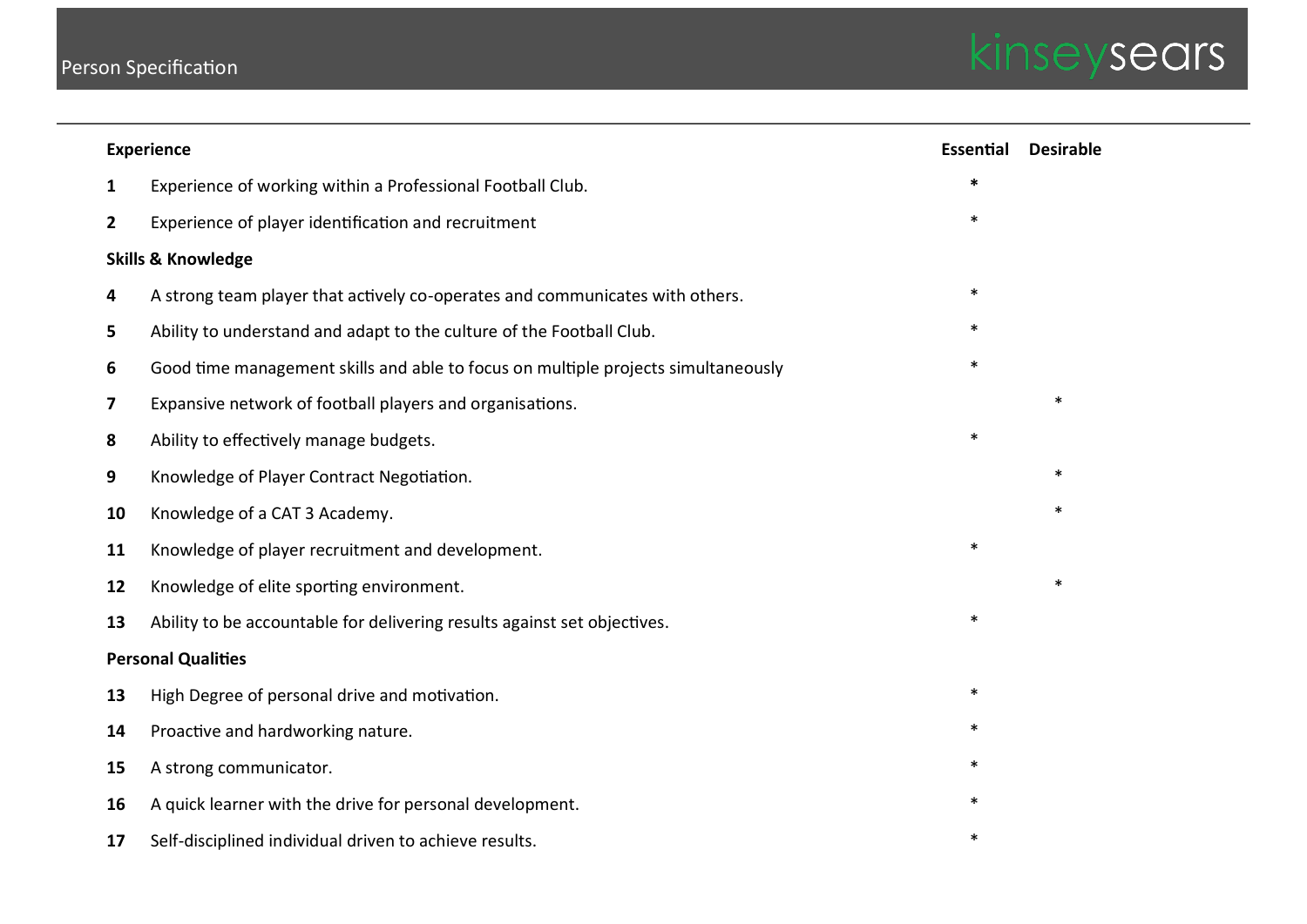

# **Safeguarding Statement**

Newport County AFC is committed to safeguarding the welfare of children and young people and expects all staff and volunteers to endorse this commitment. Relevant information and/or documents will be distributed as part of the recruitment process.

#### **Equality & Diversity Statement**

Newport County AFC is committed to providing services which embrace diversity, are free from all forms of discrimination and that promote equality of opportunity. We are part of a diverse community and wish to reflect this in our recruitment at all levels. We strongly encourage applications from candidates representing all areas of society for this role including candidates from all genders and ethnic backgrounds.

Our recruitment and employment processes are based entirely on merit with special care taken to ensure procedures are free from bias related to a candidate's age, race, gender, religion, sexual orientation, and other personal characteristics that are unrelated to their job performance. All candidates are treated equally and are fully supported throughout the process to ensure they have the best opportunity to demonstrate their skills and abilities to their full extent.

If you have any particular requirements in respect of the recruitment or interview process please mention this in your covering letter.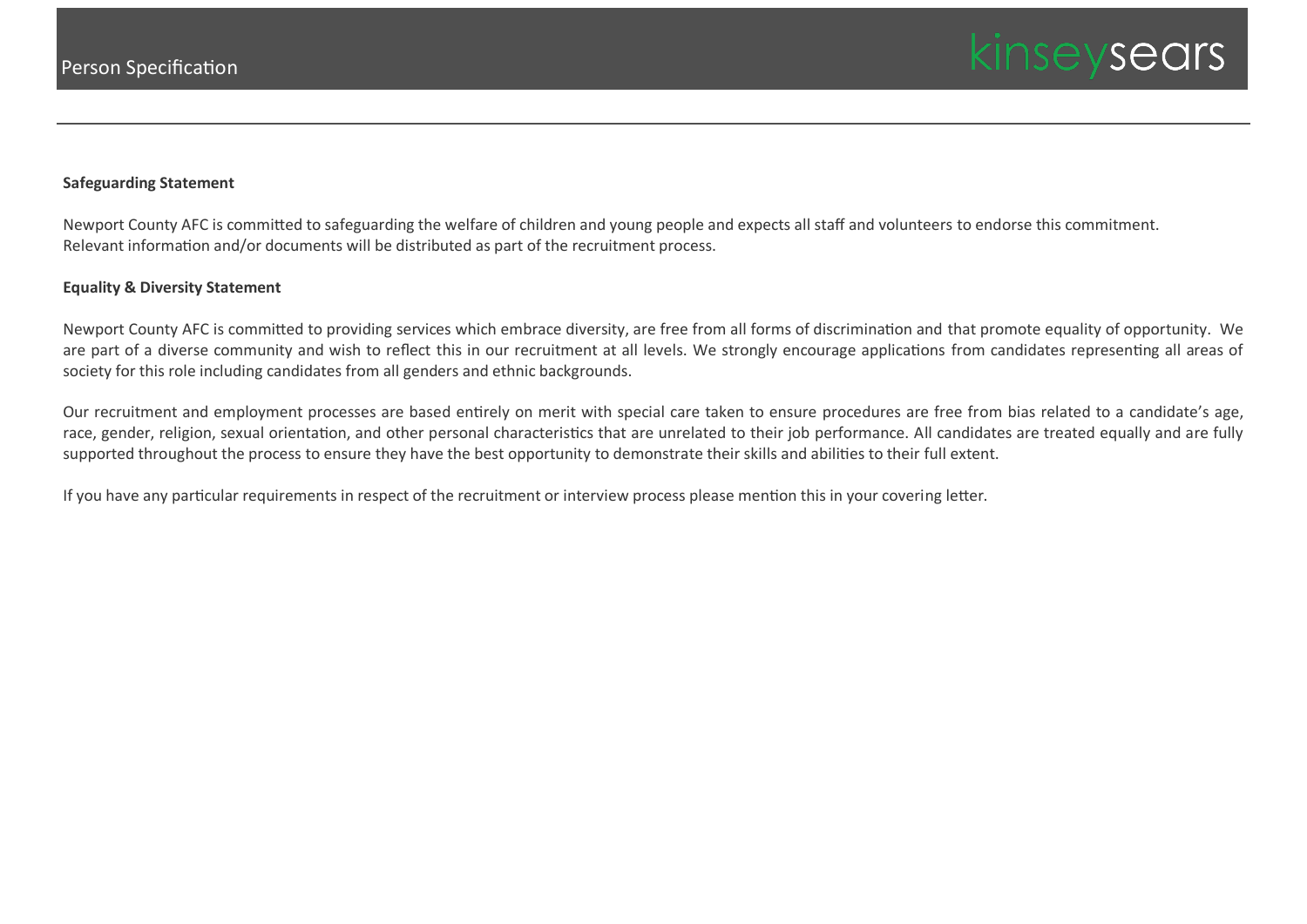**Edgbaston Stadium Newport County AFC**

**Sporting Director**

How to apply and Timeline

fic,



 $\epsilon_{\rm s}$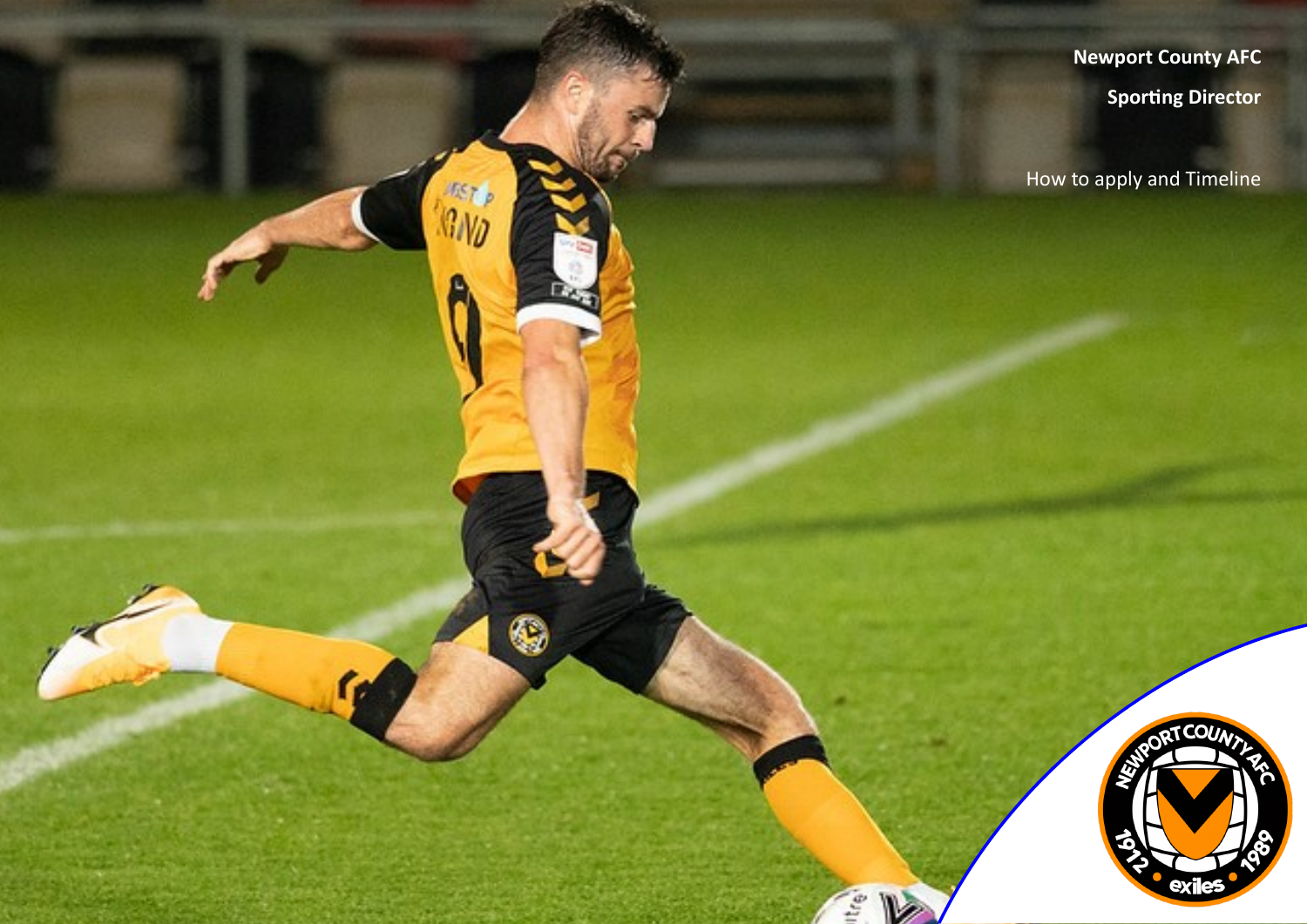

# **How to Apply**

To submit your application e-mail your covering letter (two pages maximum) and CV (three pages maximum) to info@kinseysears.com quoting the reference NCAFC/SD.

# **Timeline**

Closing date for applications is 5.00pm Friday 2nd April 2021.

First round interviews will be held from Tuesday 6th April, Final interviews will be held from week beginning 12th April.

It is anticipated the appointed candidate will take up the post in early May 2021.